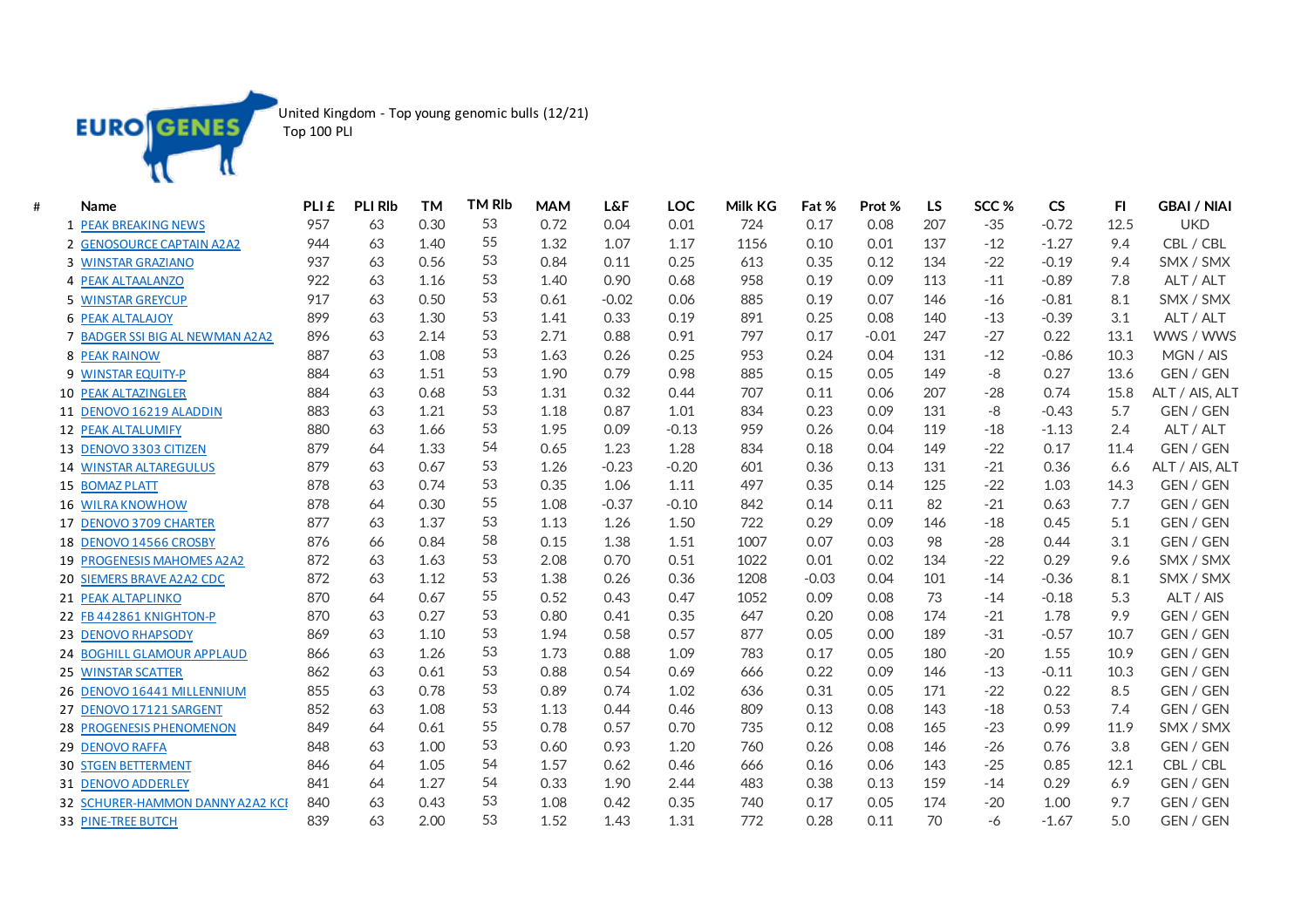| <b>34 WINSTAR SAHARA</b>         | 835 | 64 | 0.48    | 53 | 0.55    | 0.08    | 0.11    | 278  | 0.46    | 0.17    | 140 | $-20$ | $-0.79$ | 11.5   | GEN / GEN        |
|----------------------------------|-----|----|---------|----|---------|---------|---------|------|---------|---------|-----|-------|---------|--------|------------------|
| 35 DENOVO 3409 CALLEN            | 835 | 64 | 0.30    | 56 | 0.63    | $-0.02$ | 0.30    | 796  | 0.21    | 0.03    | 146 | $-25$ | 1.66    | 11.6   | GEN / GEN        |
| <b>36 PEAK ALTAGAINES</b>        | 834 | 63 | 1.19    | 53 | 1.61    | 0.15    | 0.27    | 794  | 0.15    | 0.07    | 156 | $-13$ | 0.10    | 11.0   | ALT / ALT        |
| 37 DENOVO 16325 SENTIMENT        | 833 | 64 | 1.72    | 54 | 0.74    | 1.37    | 1.53    | 936  | 0.20    | 0.08    | 140 | $-8$  | $-0.47$ | 2.0    | GEN / GEN        |
| <b>38 GENOSOURCE BIG DEAL</b>    | 832 | 63 | 1.95    | 53 | 2.12    | 0.92    | 0.94    | 979  | 0.14    | 0.09    | 85  | $-20$ | $-1.57$ | $-2.0$ | CBL / CBL        |
| 39 DENOVO 17215 GLORY            | 832 | 63 | 1.49    | 53 | 1.63    | 0.64    | 0.80    | 1045 | 0.13    | 0.04    | 125 | $-17$ | 0.83    | 1.1    | GEN / GEN        |
| 40 DENOVO 17118 PROVO            | 830 | 63 | 1.42    | 53 | 1.23    | 0.76    | 0.72    | 613  | 0.31    | 0.11    | 119 | $-22$ | 0.65    | 9.8    | GEN / GEN        |
| 41 DGF CASIMIR                   | 829 | 64 | 1.13    | 54 | 1.44    | 1.21    | 1.28    | 693  | 0.08    | 0.11    | 137 | $-31$ | 1.16    | 11.1   | CBL / CBL        |
| 42 DENOVO 3426 AVERY             | 829 | 64 | 1.06    | 56 | $-0.08$ | 1.72    | 2.03    | 859  | 0.26    | 0.04    | 134 | $-13$ | 0.20    | 5.0    | GEN / GEN        |
| <b>43 BOMAZ EPISODE</b>          | 828 | 64 | 0.39    | 53 | 0.65    | 0.20    | 0.75    | 598  | 0.31    | 0.14    | 125 | $-14$ | 0.67    | 10.4   | GEN / GEN        |
| 44 DENOVO 16767 PINEDALE         | 824 | 64 | 1.35    | 54 | 0.67    | 1.32    | 1.55    | 538  | 0.36    | 0.13    | 119 | $-21$ | $-0.38$ | 6.0    | GEN / GEN        |
| <b>45 PINE-TREE MERCEDES</b>     | 824 | 65 | 1.05    | 56 | 0.74    | 1.14    | 1.32    | 708  | 0.10    | 0.11    | 137 | $-22$ | 1.17    | 9.7    | <b>GEN / GEN</b> |
| <b>46 PEAK ALTAINSCAPE</b>       | 822 | 63 | 1.38    | 53 | 1.49    | 0.40    | 0.22    | 1017 | 0.06    | 0.02    | 140 | $-17$ | $-0.50$ | 5.4    | ALT / ALT        |
| <b>47 WINSTAR KAHLUA</b>         | 822 | 64 | 1.33    | 55 | 2.10    | 0.20    | 0.31    | 800  | 0.06    | 0.06    | 146 | $-19$ | 1.09    | 9.6    | GEN / GEN        |
| <b>48 PEAK SMUDGE</b>            | 822 | 63 | 1.19    | 54 | 1.06    | 1.32    | 1.46    | 685  | 0.15    | 0.07    | 156 | $-26$ | 1.19    | 6.1    | <b>UKD</b>       |
| 49 DENOVO 16197 GONZAGA          | 818 | 63 | 1.22    | 53 | 1.27    | 1.17    | 0.96    | 421  | 0.30    | 0.13    | 143 | $-14$ | 0.59    | 10.9   | GEN / GEN        |
| <b>50 FB KENOBI TARGARYEN</b>    | 817 | 64 | 0.29    | 55 | 1.17    | $-0.75$ | $-0.85$ | 939  | $-0.01$ | 0.09    | 76  | $-21$ | 1.50    | 8.6    | GEN / GEN        |
| 51 PEAK ALTAADRIANO              | 816 | 63 | 1.65    | 53 | 1.81    | 0.14    | 0.26    | 1002 | 0.25    | 0.11    | 24  | -6    | $-0.47$ | $-3.0$ | ALT / ALT        |
| 52 PEAK ALTAGULLIVER             | 816 | 63 | 1.25    | 53 | 1.22    | 0.66    | 0.70    | 1018 | 0.11    | 0.04    | 128 | $-24$ | 0.08    | 3.1    | ALT / ALT        |
| 53 GEN PIKACHU                   | 814 | 64 | 1.12    | 55 | 0.75    | 1.29    | 1.50    | 1220 | 0.00    | 0.00    | 82  | $-16$ | $-0.54$ | 5.0    | CBL / CBL        |
| 54 DENOVO 16034 CABO             | 814 | 64 | 1.04    | 54 | 1.22    | 0.45    | 0.48    | 712  | 0.17    | 0.08    | 119 | $-16$ | 0.03    | 10.9   | GEN / GEN        |
| 55 3STAR OH RANGER-RED KCBB      | 812 | 63 | 2.48    | 53 | 2.25    | 1.84    | 1.99    | 835  | 0.12    | 0.04    | 198 | $-31$ | $-0.16$ | 4.8    | SMX / SMX        |
| 56 DENOVO 15969 ATLANTIS         | 812 | 64 | 1.96    | 54 | 1.16    | 2.11    | 2.28    | 586  | 0.30    | 0.08    | 165 | $-14$ | $-0.27$ | 5.6    | GEN / GEN        |
| <b>57 PEAK ROVER</b>             | 812 | 63 | 1.27    | 53 | 1.96    | 0.59    | 0.64    | 793  | 0.25    | 0.06    | 153 | $-7$  | $-0.01$ | 6.4    | MGN / MGN        |
| <b>58 BOGHILL GLAMOUR CURSOR</b> | 812 | 66 | $-0.53$ | 58 | $-0.32$ | $-0.85$ | $-0.55$ | 893  | 0.07    | 0.06    | 104 | $-20$ | 1.18    | 9.7    | CBL / CBL        |
| <b>59 PROGENESIS BANKSY</b>      | 811 | 64 | 1.03    | 55 | 1.21    | 0.21    | 0.39    | 1032 | 0.03    | 0.07    | 107 | $-16$ | 0.53    | 4.6    | SMX / SMX        |
| 60 SCHURER-HAMMON DODGEM         | 810 | 63 | 1.41    | 53 | 1.25    | 0.86    | 0.84    | 1023 | 0.11    | 0.00    | 113 | $-19$ | $-1.00$ | 4.1    | GEN / GEN        |
| <b>61 COGENT ZULU</b>            | 810 | 64 | 1.08    | 54 | 0.82    | 1.13    | 1.28    | 254  | 0.41    | 0.23    | 98  | $-18$ | 1.08    | 9.8    | CBL / CBL        |
| <b>62 HUDDLESTONE SLINDON</b>    | 810 | 64 | 0.08    | 54 | 0.79    | 0.10    | 0.18    | 495  | 0.26    | 0.10    | 110 | $-14$ | 1.56    | 13.2   | GEN / GEN        |
| <b>63 SJK HELIUM</b>             | 808 | 63 | 1.64    | 53 | 1.19    | 1.38    | 1.49    | 690  | 0.15    | 0.08    | 143 | $-26$ | 0.69    | 9.2    | CBL / CBL        |
| <b>64 OCD CHRONICLE A2A2</b>     | 807 | 63 | 1.90    | 53 | 2.27    | 0.44    | 0.21    | 909  | 0.16    | 0.01    | 146 | $-29$ | 0.98    | 0.8    | SMX / SMX        |
| 65 DENOVO 16099 TACOMA           | 807 | 64 | 0.77    | 53 | 0.78    | 0.49    | 0.79    | 910  | 0.04    | 0.02    | 125 | $-33$ | 0.38    | 4.3    | GEN / GEN        |
| 66 SBG MECCAP                    | 806 | 64 | 1.69    | 54 | 1.87    | 0.96    | 0.81    | 859  | 0.20    | 0.05    | 125 | $-14$ | 0.64    | 7.3    | GEN / GEN        |
| <b>67 KOEPON RAPTOR HH6C</b>     | 806 | 63 | 0.87    | 54 | 1.18    | 1.24    | 1.45    | 251  | 0.31    | 0.15    | 174 | $-21$ | 1.71    | 13.3   | GEN / GEN        |
| 68 DGF ADRIAN                    | 805 | 64 | 1.11    | 53 | 1.37    | 0.56    | 0.58    | 1249 | $-0.12$ | $-0.02$ | 101 | $-16$ | $-0.23$ | 7.7    | CBL / CBL        |
| <b>69 DENOVO RYDEN</b>           | 805 | 63 | 0.67    | 53 | 1.84    | 0.94    | 1.10    | 143  | 0.27    | 0.13    | 223 | $-25$ | 2.10    | 18.6   | GEN / GEN        |
| <b>70 OCD RENEGADE LUNSER</b>    | 803 | 64 | 1.32    | 55 | 1.34    | 1.03    | 1.31    | 739  | 0.23    | 0.07    | 119 | $-14$ | 0.73    | 5.4    | WWS / WWS        |
| 71 BOMAZ HEARTLAND               | 802 | 63 | 2.31    | 53 | 1.69    | 1.66    | 1.75    | 1056 | 0.03    | 0.03    | 101 | $-10$ | $-1.85$ | 7.1    | GEN / GEN        |
| 72 DENOVO 17268 JENKINS P        | 802 | 63 | 0.95    | 53 | 0.69    | 1.29    | 1.30    | 759  | 0.08    | 0.06    | 165 | $-8$  | $-0.12$ | 10.0   | GEN / GEN        |
| 73 DENOVO 1549 EDISON            | 802 | 64 | 0.76    | 54 | 0.12    | 1.12    | 1.59    | 656  | 0.33    | 0.07    | 125 | $-13$ | 0.77    | 7.0    | GEN / GEN        |